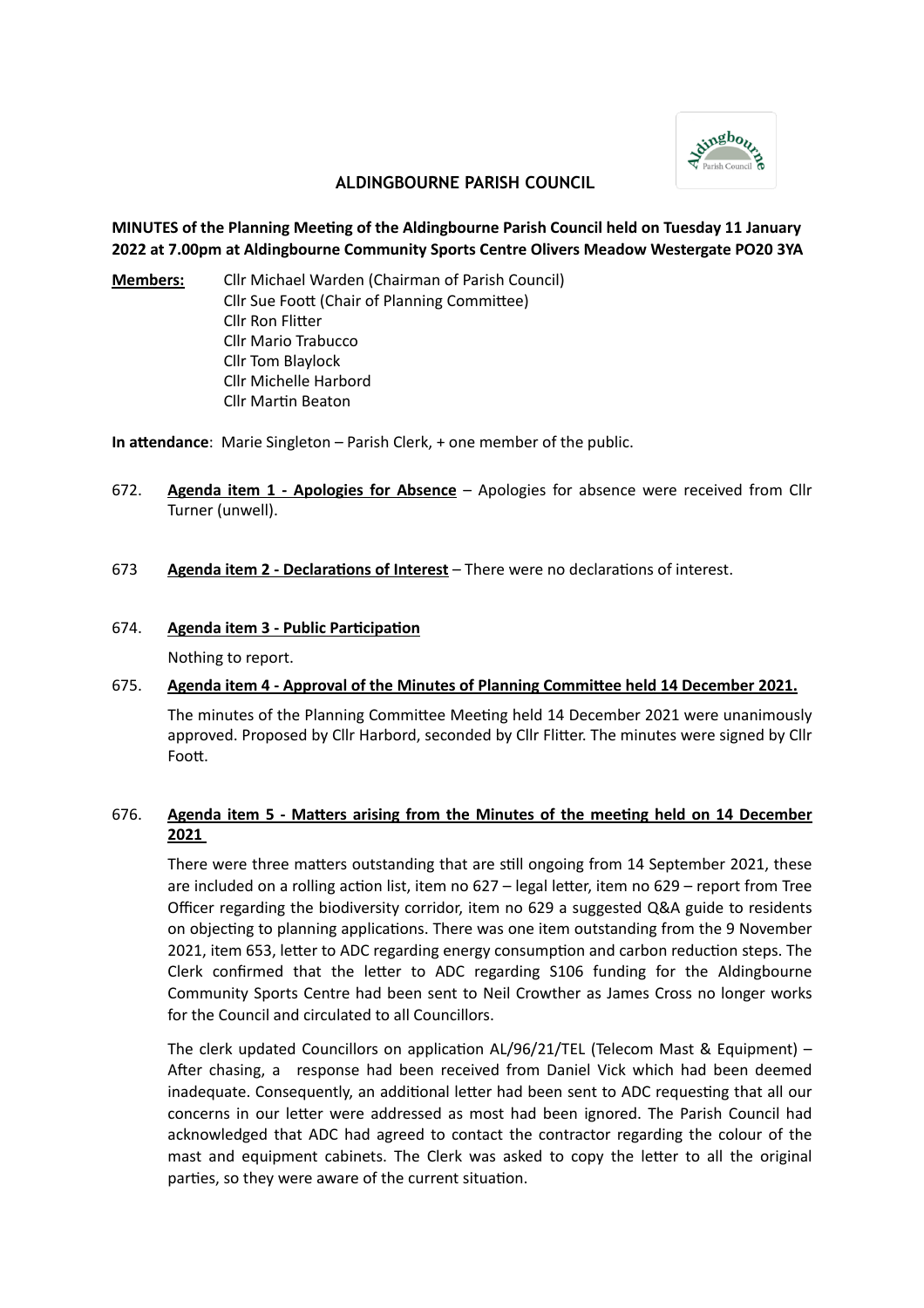### **ACTION – Clerk to circulate letter to all original parties.**

Ecological letters - The Parish Council had sent a letter to Neil Crowther regarding the ecological support that ADC were relying on when deciding on planning applications. A response had been received which was deemed inadequate, and an additional letter had been sent dated 18 November 2021, no response had been received and the Clerk was asked to chase for a response and to ensure that all parties to the original letter were once again copied in, including the Chief Executive so he was aware that we were once again chasing for a response.

## **ACTION – Clerk to chase Neil Crowther for a response and to copy in all original parties including the Chief Executive of ADC.**

AL/55/21/PL – Westergate Shop Site. Cllr Warden updated the Councillors on this application. The Co-op had backed out of using the site and another user was being sort. The developers were hoping that it would be sooner rather than later but were unable to provide a timescale.

A discussion took place on planning applications where conditions had been imposed and were not being followed up on by ADC, as well as additional buildings/changes of use that ADC may be unaware of.

The following is a list of concerns:-

- a) The pond project on Summers Lane.
- b) Dog Barn on Hook Lane where a sign for a café has materialised. (Maples Leaf Café now found to be at Parks Farm)
- c) Henderson Barn (an out barn to the main house) now looks to be lived in permanently, concerns were that this could become a development.
- d) Crunchy Cottage. It looks like the original stream has not been put back in and has been developed into a garden.
- e) Aldingbourne Farm Shop, a road seems to have appeared.

The Parish Council is not aware on any of the above where permission has been granted. It was agreed that further research should be undertaken, and depending on findings a letter should be sent to Development Control at ADC with copies of the letter to go to the Chief Executive and County and District Councillors, as it is in the public's interest that development outside of agreed parameters are enforced, as all of the above are not in the grant of planning permissions. The legal letter that has currently been put together for our Barrister to consider on legal implications that ADC can be held accountable for, to have an additional paragraph added regarding enforcements. Cllr Foott to provide the Clerk with appropriate wording asking to what extent the Parish Council can have with the ADC Enforcement Officer in matters of breach of planning or no planning in place at all. Because of all the above, it was agreed to ask our District Councillors if they would be willing to attend a meeting to discuss our concerns. Cllrs Foott and Beaton will attend.

**ACTION – To research the above concerns, report back to Councillors and consider a letter as above. Cllr Foott to provide the Clerk with wording for the additional paragraph to be included in the legal letter to our Barrister. The Clerk to contact District Councillors to propose a meeting.**

677 **Agenda item 6 – To consider any items not on the agenda**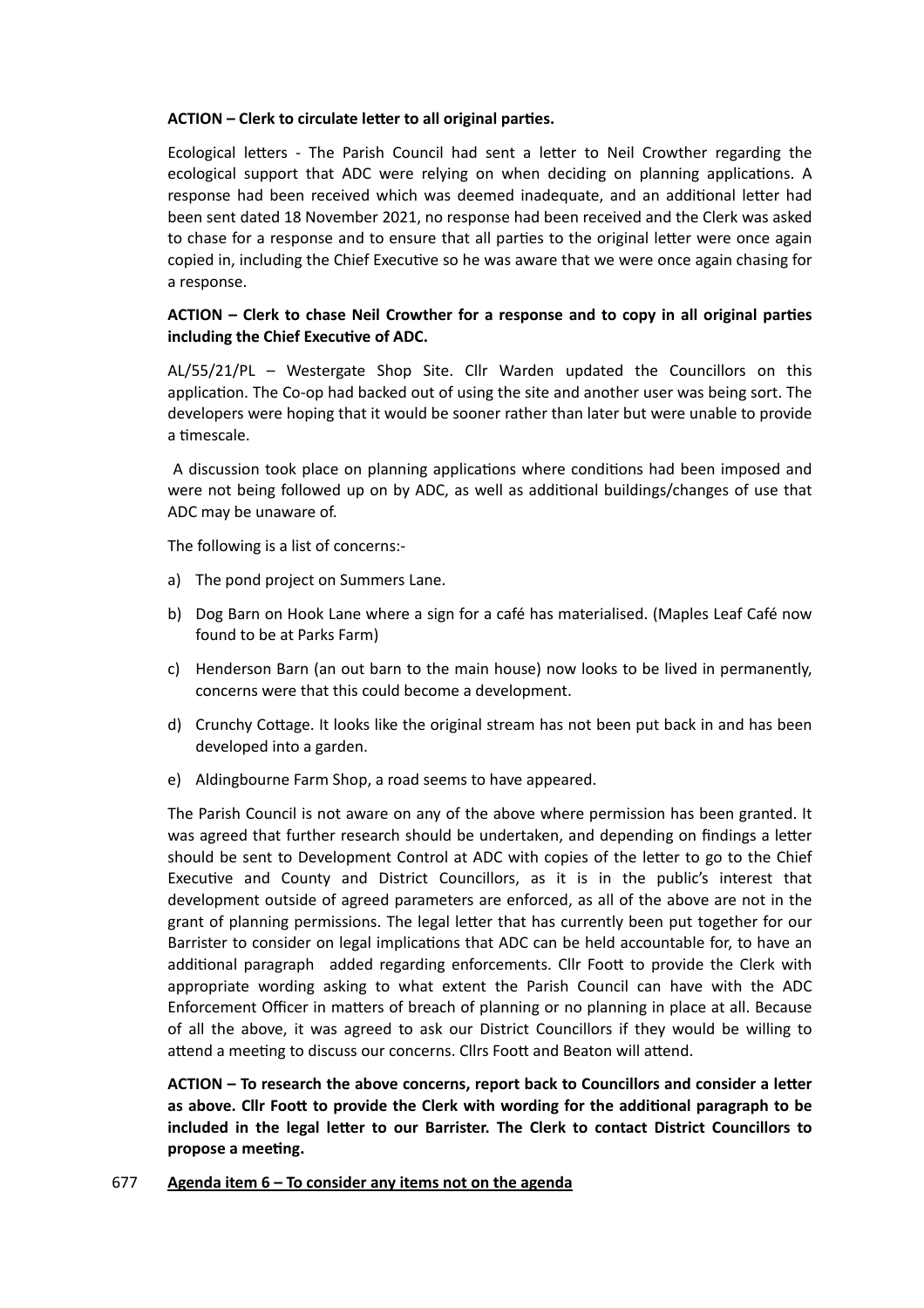Nothing that is not already on the agenda.

### 678. **Agenda item 7 – Planning Correspondence**

To note any Planning related correspondence and agree responses as appropriate.

An anonymous letter had been received from the Friends of the Level Mare Bat Conservation Society, pointing out tree felling on Land at Bayards Level Mare Lane. Application is AL/ 113/21/OUT. Agreed to forward the information to the Case Officer at ADC for their information.

# 679. **Agenda item 8 – To receive an update regarding Aldingbourne Neighbourhood Plan**

Nothing new to report.

### 680. **Agenda item 9 – to note any matters relating to the current BEW Master plan Consultation**

To note that the next meeting has been postponed from the 27.01.22 to 24.02.22, Cllr Trabucco will attend.

## 681. **Agenda item 10 –** To discuss any recent Planning Applications as noted below.

**Application Number:** AL/133/21/HH

**Address:** Mellotron, 8 Dukes Road, Fontwell BN18 0SP

**Application Details:** Erection of single storey rear extension.

**NO OBJECTION -** although if ADC are minded to approve the application, consideration should be given to the impact it has on the Dark Skies area (EH10).

### **Application Number:** BE/ 176/21/PL

**Address:** The Cottage, Shripney Road, Bognor Regis

**Application Details:** Demolition of existing dwelling and ancillary buildings and erection of 66-bedroom care home with associated access, parking, and landscaping. This site is CIL Zone 3 (zero rated) as other development & is a departure from the Development Plan

**OBJECTION –** The Parish Council objects to this application on the following grounds and supports Bersted Parish Council in its objection.

- 1. There has been no assessment on the impact of Health Services that would be required.
- 2. It does not comply with the Bersted or Aldingbourne Neighbourhood Plans.
- 3. There is no adequate drainage proposal for the site.
- 4. There are no climate mitigation measures in place.
- 5. There are transport concerns and no sustainable travel plan in place.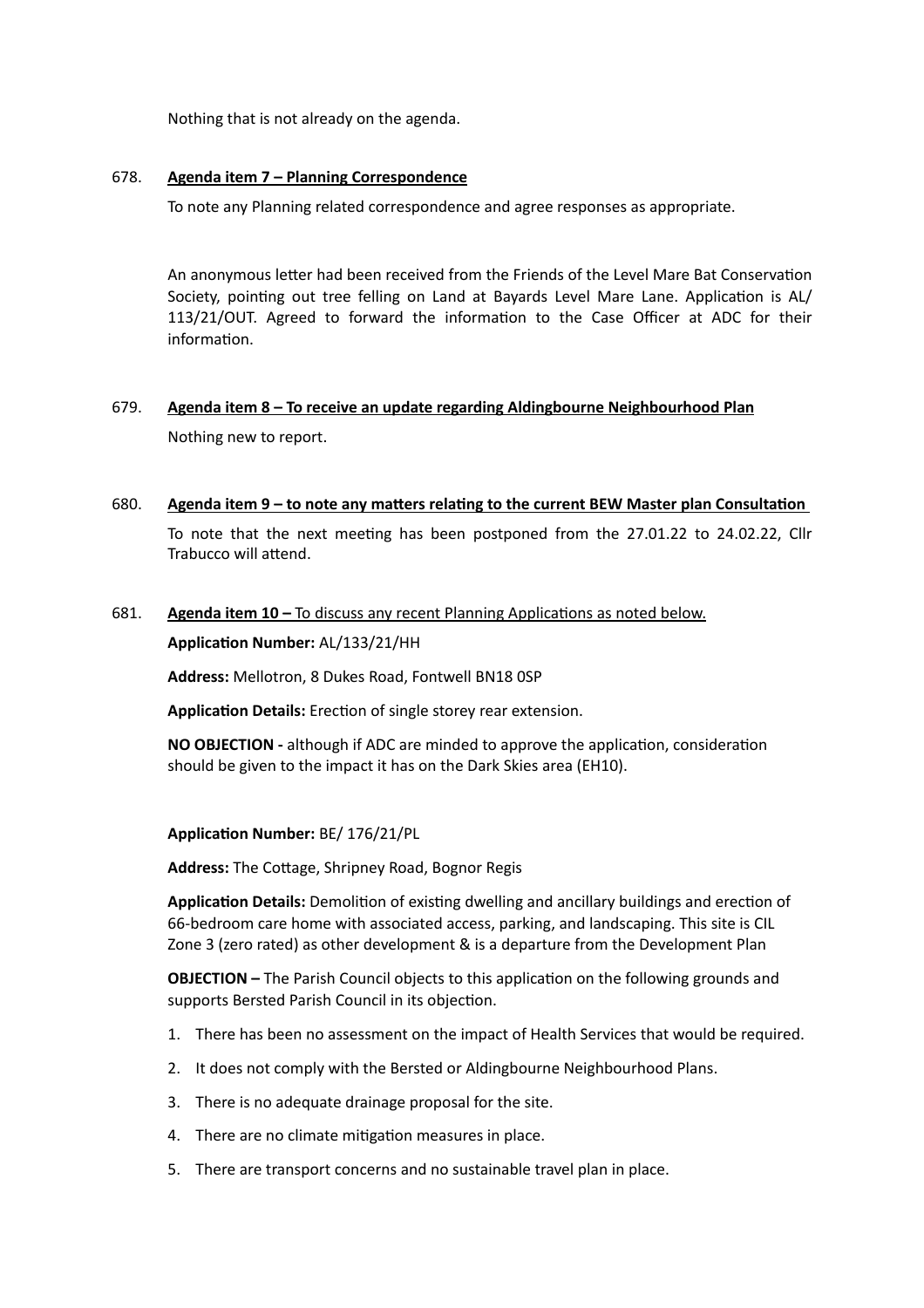- 6. Car parking is inadequate at this site for the number of residents/staff/visitors/
- 7. There are no amenities in the area.
- 8. There is no mention that to provide this facility that it will be knocking down a building of historical interest.

**Application Number:** AL/138/21/HH

Address: Hales Barn Farm, Arundel Road, Norton PO18 0JX

**Application Details:** Erection of detached garage and conversion of existing outbuilding to self-contained annexe.

**OBJECTION** – The Parish Council objects to this application as it does not provide relevant drawings or elevations to allow for adequate comments to be made.

### 682. **Agenda item 11 - To note any recent planning decisions**

#### **Application Number**: AL/89/21/PL

**Address**: Mildmay, Hook Lane, Aldingbourne PO20 3TE

**Application Details**: Demolition of existing property and erection of new four bed dwelling house with ancillary parking.

**Decision**: **REFUSED**

**Decision Date**: **09/12/2021**

**Application Number:** AL/122/21/T

**Address:** Land east of Arun Veterinary Group, Nyton Road

**Application Details:** Fell 1 no Holm Oak Tree **Decision: APPLICATION WITHDRAWN**

**Decision Date: 10/12/2021**

**Application Number:** AL/70/20/PL – APPEAL APP/C3810/W/21 3275037

**Address:** West Barn, Old Dairy Lane, Norton PO20 3AF

**Application Details:** Residential Mews consisting of six no dwellings. **Decision: APPEAL DISMISSED**

**Decision Date: 13/12/2021**

Meeting finished at 8.00pm.